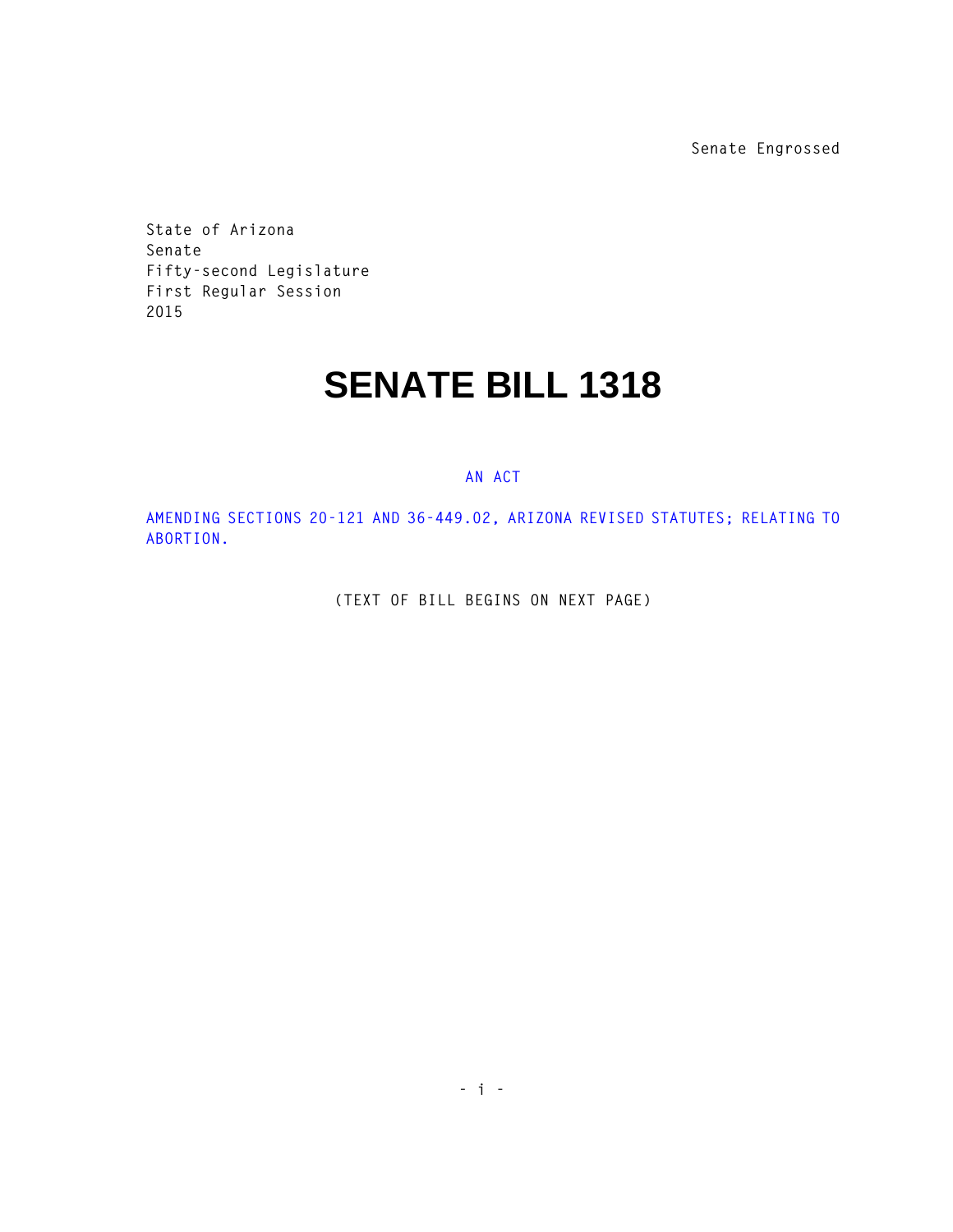**1 Be it enacted by the Legislature of the State of Arizona: 2 Section 1. Section 20-121, Arizona Revised Statutes, is amended to 3 read: 4 20-121. Health care exchange; abortion coverage; prohibition; 5 exceptions 6 A. Consistent with the provisions of the patient protection and 7 affordable care act (P.L. 111-148), any qualified health insurance policy, 8 contract or plan offered through any state health care exchange established 9 OPERATING in this state shall not provide coverage for abortions unless the 10 coverage is offered as a separate optional rider for which an additional 11 insurance premium is charged. 12 B. Subsection A OF THIS SECTION does not apply to coverage for any 13 abortion that is necessary to either: 14 1. THAT IS NECESSARY TO save the life of the woman having the 15 abortion. 16 2. THAT IS NECESSARY TO avert substantial and irreversible impairment 17 of a major bodily function of the woman having the abortion. 18 3. WHEN THE PREGNANCY IS THE RESULT OF RAPE OR INCEST. 19 Sec. 2. Section 36-449.02, Arizona Revised Statutes, is amended to 20 read: 21 36-449.02. Abortion clinics; licensure requirements; rules; 22 inspections; standing to intervene; legal counsel 23 A. Beginning on April 1, 2000, an abortion clinic shall meet the same 24 licensure requirements as prescribed in article 2 of this chapter for health 25 care institutions. ON INITIAL LICENSURE AND ANY SUBSEQUENT RENEWAL, AN 26 ABORTION CLINIC SHALL SUBMIT TO THE DIRECTOR ALL DOCUMENTATION REQUIRED BY 27 THIS ARTICLE, INCLUDING VERIFICATION THAT THE CLINIC'S PHYSICIANS WHO ARE 28 REQUIRED TO BE AVAILABLE HAVE ADMITTING PRIVILEGES AT A HEALTH CARE 29 INSTITUTION AS REQUIRED BY SECTION 36-449.03, SUBSECTION C, PARAGRAPH 3. 30 B. An abortion clinic that holds an unclassified health care facility 31 license issued before August 6, 1999 may retain that classification until 32 April 1, 2000 subject to compliance with all laws that relate to unclassified 33 health care facilities. 34 C. Beginning on April 1, 2000, abortion clinics shall comply with 35 department requirements for abortion clinics and department rules that govern 36 abortion clinics. 37 D. If the director determines that there is reasonable cause to 38 believe an abortion clinic is not adhering to the licensing requirements of 39 this article or any other law or rule concerning abortion, the director and 40 any duly designated employee or agent of the director, including county 41 health representatives and county or municipal fire inspectors, consistent 42 with standard medical practices, may enter on and into the premises of the 43 abortion clinic that is licensed or required to be licensed pursuant to this 44 article during regular business hours of the abortion clinic to determine**